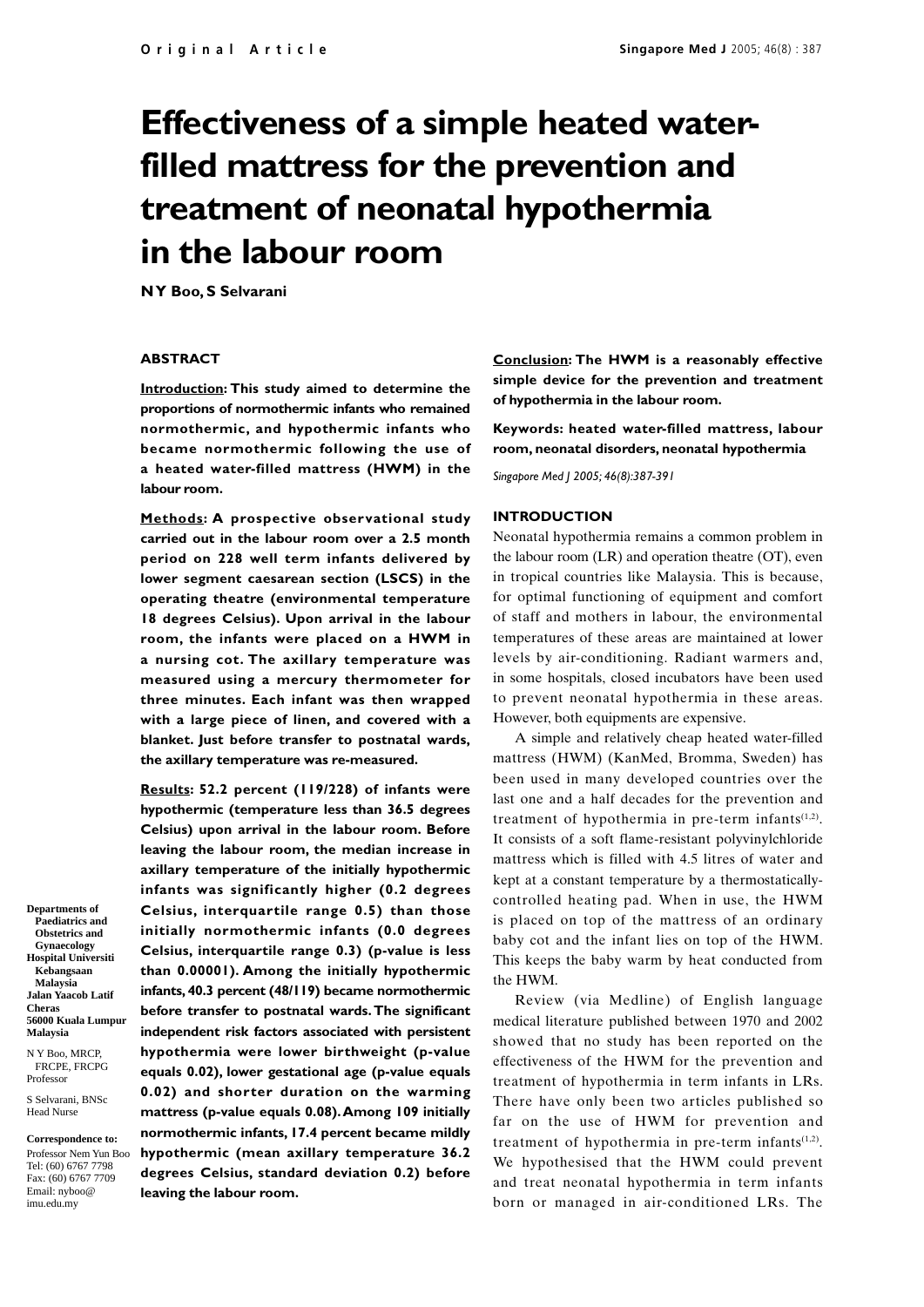objectives of the present study were to determine the proportions of: (a) normothermic infants who remained normothermic, and (b) hypothermic infants who became normothermic, after being placed on the HWM during their transit through the LR from the OT.

## **METHODS**

This was a prospective observational study carried out in the LR of the Hospital Universiti Kebangsaan Malaysia over a 2.5-month period between 1 October 2002 and 15 December 2002. The inclusion criteria were well infants of term gestation born by lower segment caesarean section (LSCS) in the OT, which had an average environmental temperature of 18ºC. Upon delivery, these infants were subsequently transferred to the LR, which had an average environmental temperature of 20ºC for routine procedures of anthropometric measurement, vitamin K injection, Hepatitis B vaccination, and checking of anal patency prior to admission to postnatal wards. The exclusion criteria were pre-term infants or ill term infants requiring direct admission to the neonatal intensive care unit, or maternal pyrexia prior to LSCS.

Upon arrival in the LR, infants were placed on the HWM covered with a piece of linen in a cot. Their axillary temperature was measured using a mercury thermometer for a duration of three minutes. The standard nursing procedure described above was carried out with the infants lying on the HWM. The scalp, neck and body of each infant were wrapped with a large piece of linen, and was then covered with a piece of blanket. The infants stayed in the LR and were nursed in this manner until they were ready for transfer to the postnatal wards. Just before transfer, their axillary temperatures were re-measured as described above. The nursing staff in the labour room were reminded to keep the heating pad of HWM on at all times so that the HWM was maintained at a constant temperature of 37ºC. They were also reminded to cover the infants securely as described above.

The unpaired Student's t-test was used for comparison of continuous variables with normal distribution while the Mann Whitney U test was used for variables with skewed distribution. Paired Student's t test (or Wilcoxon signed rank test for skewed distribution) was used for comparison of axillary temperature of infants before and at the end of the period they were on the HWM. The chi-square test (or Fisher exact test for expected values of less than 5) was used for analysis of categorical variables. Forward logistic regression analysis was carried out to determine the significant risk factors associated with persistent hypothermia in sub-group analysis. All statistical tests were 2-tailed and p-values of less than 0.05 were considered statistically significant.

# **RESULTS**

228 infants were recruited into the study. Their mean birthweight was 3,085 (standard deviation  $(SD) = 572$ ) g and median gestational age was 38.0 (interquartile range  $(IQR) = 2$ ) weeks. 119 (52.2%) of them were hypothermic initially, with an axillary temperature of less than 36.5ºC when they arrived at the LR from OT. The median axillary temperature (36.0ºC, IQR 0.3) of these initially hypothermic infants was significantly lower than the remaining 109 infants whose median initial axillary temperature was 36.6°C (IQR 0.3, p=0.0001).

Table I compares the clinical variables between infants who were initially normothermic (axillary temperature  $\geq 36.5^{\circ}$ C) and those who were initially hypothermic (axillary temperature <36.5ºC). There was no significant difference in the ethnic distribution, gender distribution, mean birthweight and mean gestation age between these two groups. There was also no significant difference in the median age of infants when they were placed on the HWM between these two groups (p>0.05). Neither was there any significant difference in the median duration of infants lying on the HWM between these two groups (p>0.05). However, the median rise in axillary termperature during their stay on the HWM was significantly higher in the initially hypothermic infants than those initially normothermic infants (p<0.0001). Furthermore, the final axillary temperature of the initially hypothermic infants remained significantly lower than those who were initially normothermic before leaving the labour room  $(p<0.0001)$ 

Among the 109 initially normothermic infants, 17.4% (19/109) of them became mildly hypothermic before leaving LR while the remaining 90 infants remained normothermic. The final axillary temperatures of these 19 infants (mean=36.2ºC, SD=0.2) were significantly lower than those who remained normothermic (mean= $36.7^{\circ}$ C, SD= $0.2$ , p< $0.0001$ ). There was no significant difference in the mean birthweight, mean gestational age, mean age when placed on the HWM, and median duration of remaining on the HWM between these two groups of infants (p>0.05) (Table II). The median increase in axillary temperature during their stay on the HWM was significantly lower in the hypothermic infants  $(p<0.0001)$ .

Among the 119 initially hypothermic infants, 40.3% (48/119) of them became normothermic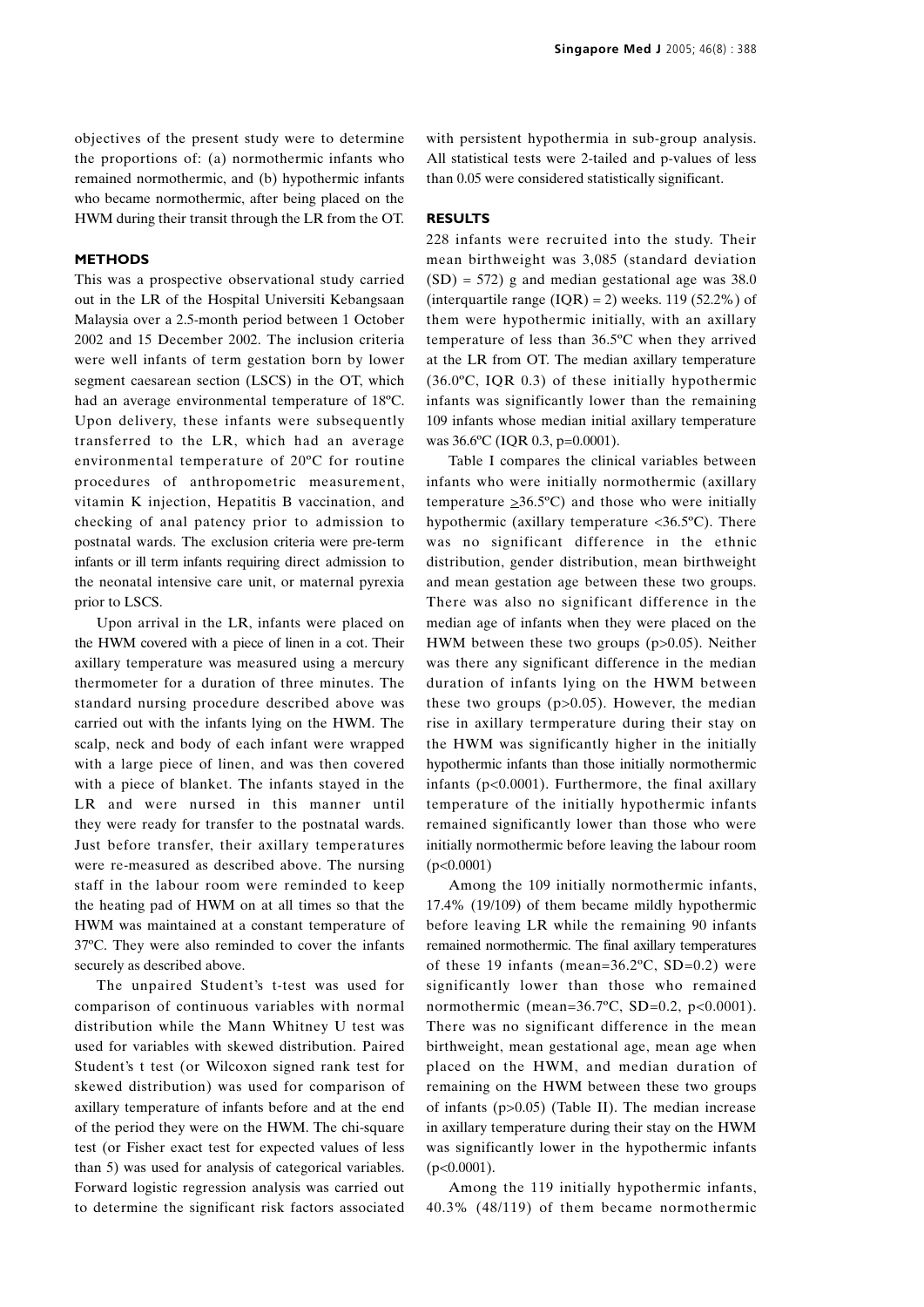|                              |                                        | Initial axillary temperature |                       |             |  |
|------------------------------|----------------------------------------|------------------------------|-----------------------|-------------|--|
|                              |                                        | ≥36.5°C                      | $<$ 36.5 $^{\circ}$ C |             |  |
| Clinical variables           |                                        | $n = 109$                    | $n=119$               | p-value     |  |
| Sex                          | Male                                   | 53 (48.6)                    | 60(50.4)              | 0.8         |  |
|                              | Female                                 | 56 $(51.4)$                  | 59 (49.6)             |             |  |
| Race                         | Malay                                  | 68 (62.4)                    | 71(50.7)              | 0.9         |  |
|                              | Chinese                                | 31(28.4)                     | 36(30.3)              |             |  |
|                              | Indian                                 | 6(5.5)                       | 9(7.6)                |             |  |
|                              | Others                                 | 4(3.7)                       | 3(2.5)                |             |  |
| Mean birth weight in g (SD)  |                                        | 3169 (568)                   | 3008 (566)            | $0.03*$     |  |
| Mean gestation in weeks (SD) |                                        | 38.5 (1.5)                   | 38.2 (1.5)            | 0.2         |  |
|                              | Median age (in minutes) when placed on |                              |                       |             |  |
| warmer (IQR)                 |                                        | 27 (165)                     | 26(19)                | 0.7         |  |
| Range                        |                                        | $3 - 80$                     | $5 - 80$              |             |  |
|                              | Median duration (in minutes) on        |                              |                       |             |  |
| warmer (IQR)                 |                                        | 25(15)                       | 25(10)                | 0.9         |  |
| Range                        |                                        | $5 - 105$                    | 10-285                |             |  |
|                              | Initial axillary temperature in °C     |                              |                       |             |  |
| Median (IQR)                 |                                        | 36.6(0.3)                    | 36.0(0.3)             | $<0.0001*$  |  |
| Range                        |                                        | 36.5-37.5                    | 35.5-36.4             |             |  |
|                              | Final axillary temperature in °C       |                              |                       |             |  |
| Median (IQR)                 |                                        | 36.7(0.3)                    | 36.4(0.5)             | $< 0.0001*$ |  |
| Range                        |                                        | 36.0-37.5                    | 34.6-37.2             |             |  |
|                              | Median increase in temperature in      |                              |                       |             |  |
| °C (IQR)                     |                                        | 0.0(0.3)                     | 0.2(0.5)              | $< 0.0001*$ |  |

**Table I. Relationship between clinical variables of infants and their initial axillary temperature on arrival at the labour room from the operation theatre.**

 $*$  denotes statistical significance. IQR = interquartile range; SD = standard deviation.

## Table II. Relationship between clinical variables of initially normothermic (236.5°C) infants and their final axillary **temperature before leaving the labour room.**

|                                                       | Final axillary temperature |                        |             |  |
|-------------------------------------------------------|----------------------------|------------------------|-------------|--|
|                                                       | $>36.5^{\circ}$ C          | $<$ 36.5 $\degree$ C   |             |  |
| Clinical variables                                    | n=90                       | $n = 19$               | p-value     |  |
| Mean birth weight in g (SD)                           | 3199.7 (0.6)               | 3021.1(0.5)            | 0.2         |  |
| Median gestation in weeks (IQR)                       | 38(2)                      | $38(1-0)$              | 0.9         |  |
| Mean age (in minutes) when placed on warmer (SD)      | 28.5 (13.6)                | 25.9(11.4)             | 0.4         |  |
| Duration (in minutes) on warmer                       |                            |                        |             |  |
| Median (IQR)                                          | 23.5(10)                   | 30(15)                 | 0.1         |  |
| Range                                                 | $5 - 80$                   | $15 - 105$             |             |  |
| Final axillary temperature in °C                      |                            |                        |             |  |
| Mean (SD)                                             | 36.7(0.2)                  | 36.2 $\degree$ C (0.2) | $< 0.0001*$ |  |
| Increase in axillary temperature during warming in °C |                            |                        |             |  |
| Median (IQR)                                          | 0.0(0.2)                   | $-0.5(0.2)$            | $0.0001*$   |  |
| Range                                                 | $-0.7, -0.5$               | $-1.0, -0.1$           |             |  |

\* Denotes statistical significance; IQR = interquartile range; SD = standard deviation.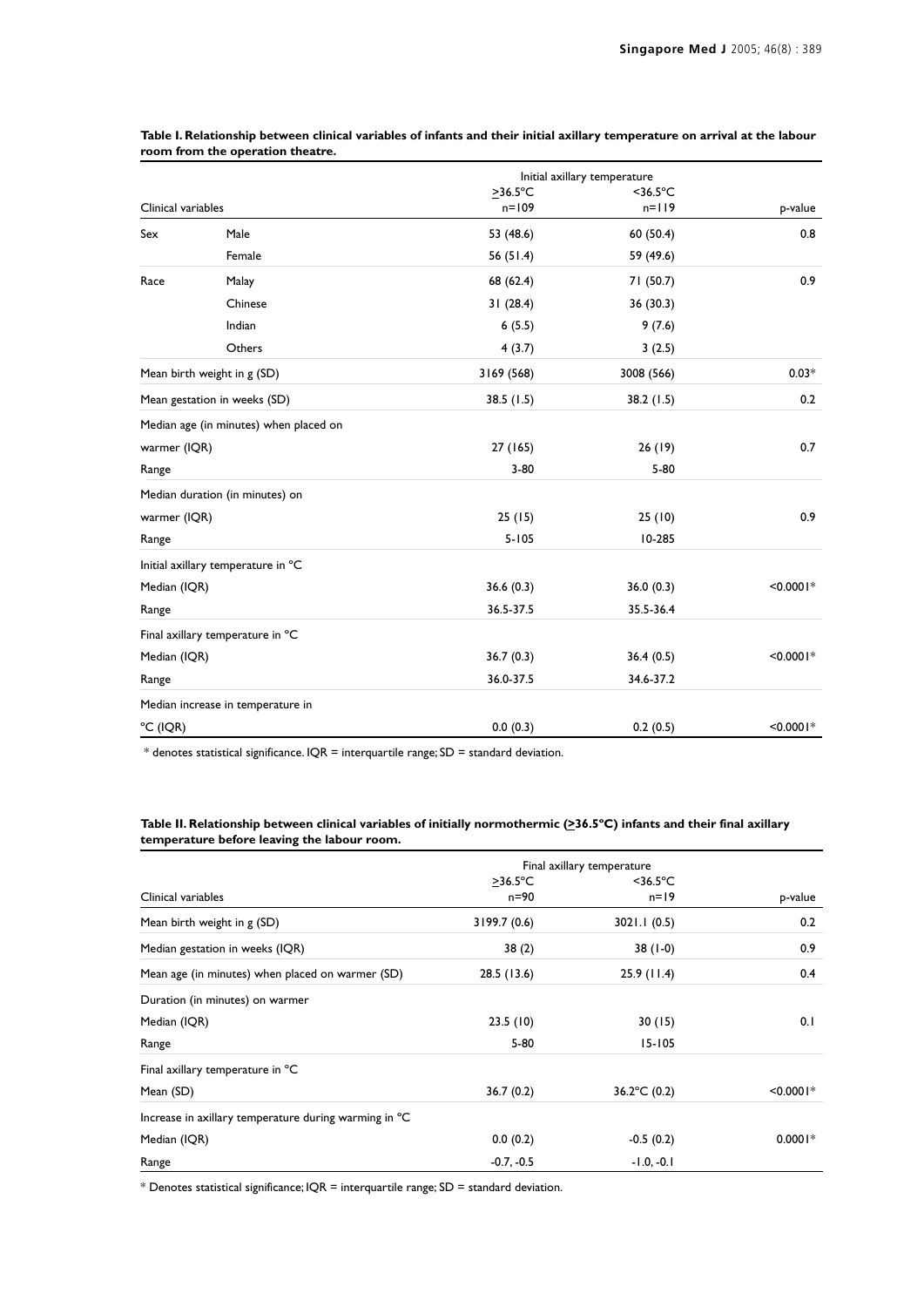|                                                  | Final axillary temperature |                      |             |  |
|--------------------------------------------------|----------------------------|----------------------|-------------|--|
|                                                  | $>36.5^{\circ}$ C          | $<$ 36.5 $\degree$ C |             |  |
| Clinical variables                               | $n = 48$                   | $n=71$               | p-value     |  |
| Mean birth weight in g (SD)                      | 3176 (550)                 | 2894 (552)           | $0.007*$    |  |
| Mean gestation in weeks (SD)                     | 38.8(1.4)                  | 37.9(1.5)            | $0.002*$    |  |
| Final axillary temperature in °C                 |                            |                      |             |  |
| Median (IQR)                                     | 36.5(0.2)                  | 36.2(0.3)            | < 0.0001    |  |
| Range                                            | 36.5-37.2                  | 34.6-36.4            |             |  |
| Mean age (in minutes) when placed on warmer (SD) | 28.4 (14.7)                | 29.4 (13.2)          | 0.7         |  |
| Duration (in minutes) on warmer                  |                            |                      |             |  |
| Median (IQR)                                     | 25(18.8)                   | 20(15.0)             | $0.03*$     |  |
| Range                                            | 15-285                     | $10 - 100$           |             |  |
| Rise in axillary temperature in °C               |                            |                      |             |  |
| Median (IQR)                                     | 0.35(0.3)                  | 0.1(0.2)             | $< 0.0001*$ |  |
| Range                                            | $0.1 - 3.0$                | $-0.8$ to $2.0$      |             |  |

**Table III. Relationship between clinical variables of infants who were initially hypothermic (<36.5ºC) and their final axillary temperature before leaving the labour room.**

\* denotes statistical significance; IQR= interquartile range; SD= standard deviation.

during their stay on the HWM, while the remaining 59.7% (71/119) infants remained hypothermic. The final axillary temperatures of the 48 infants who became normothermic were significantly higher than those who remained hypothermic (p<0.0001) (Table III). Both groups of infants showed a rise in axillary temperature. However, the median rise in axillary temperature of infants who became normothermic was significantly higher than those who remained hypothermic  $(p<0.0001)$ . When compared with infants who became normothermic, the persistently hypothermic infants were of significantly lower mean birthweight and gestational age than those who became normothermic  $(p<0.001)$ .

Although there was no significant difference in the age when these two groups of infants were placed on the HWM, the duration of stay on the HWM was significantly shorter among the persistently hypothermic infants than those who became normothermic before their transfer to the postnatal wards (p=0.03). Using their birthweight, gestation, their chronological age when placed on the HWM, and their duration of stay on the mattress as independent variables, forward logistic regression analysis showed that the significant independent risk factors associated with persistent neonatal hypothermia before transfer from the LR were: lower birthweight (odds ratio [OR] of persistent hypothermia for each extra gramme increase in birthweight =  $0.999$ ;  $95\%$  confidence interval (CI) = 0.998, 1.000; p=0.02), lower gestational age (OR of persistent hypothermia for each additional week increase in gestation =  $0.7$ ; 95% CI= $0.5$ , 0.9; p=0.02), and shorter duration of stay on the HWM (OR of persistent hypothermia for each extra minute increase in duration of stay on the HWM=0.97; 95% CI=0.94, 0.99; p=0.008).

## **DISCUSSION**

The present study showed that despite the use of radiant warmer for initial care of infants born by LSCS in the operation theatre (OT), the incidence of hypothermia, at 52.2%, was very high in this hospital. The low environmental temperature in the OT, failure of strict observation of standard operation procedure for prevention of hypothermia by staff, absence of a warming room in the OT and, at times, delay in transfer of infants rapidly out of the OT, were some of the contributing factors identified during quality improvement studies done in this hospital. The use of the HWM during this study helped to re-warm the initially hypothermic infants with resultant significant rise in their axillary temperature. However, despite this rise of axillary temperature, only 40.3% of the initially hypothermic infants became normothermic before being transferred to the postnatal wards.

The present study suggests that it is important to measure the body temperature of all infants born in a cold environment, such as the OT, before transferring them to postnatal wards. Our data also suggest that effort to prevent hypothermia in the OTs should be intensified. When hypothermia is detected, all newborn infants should be kept on the